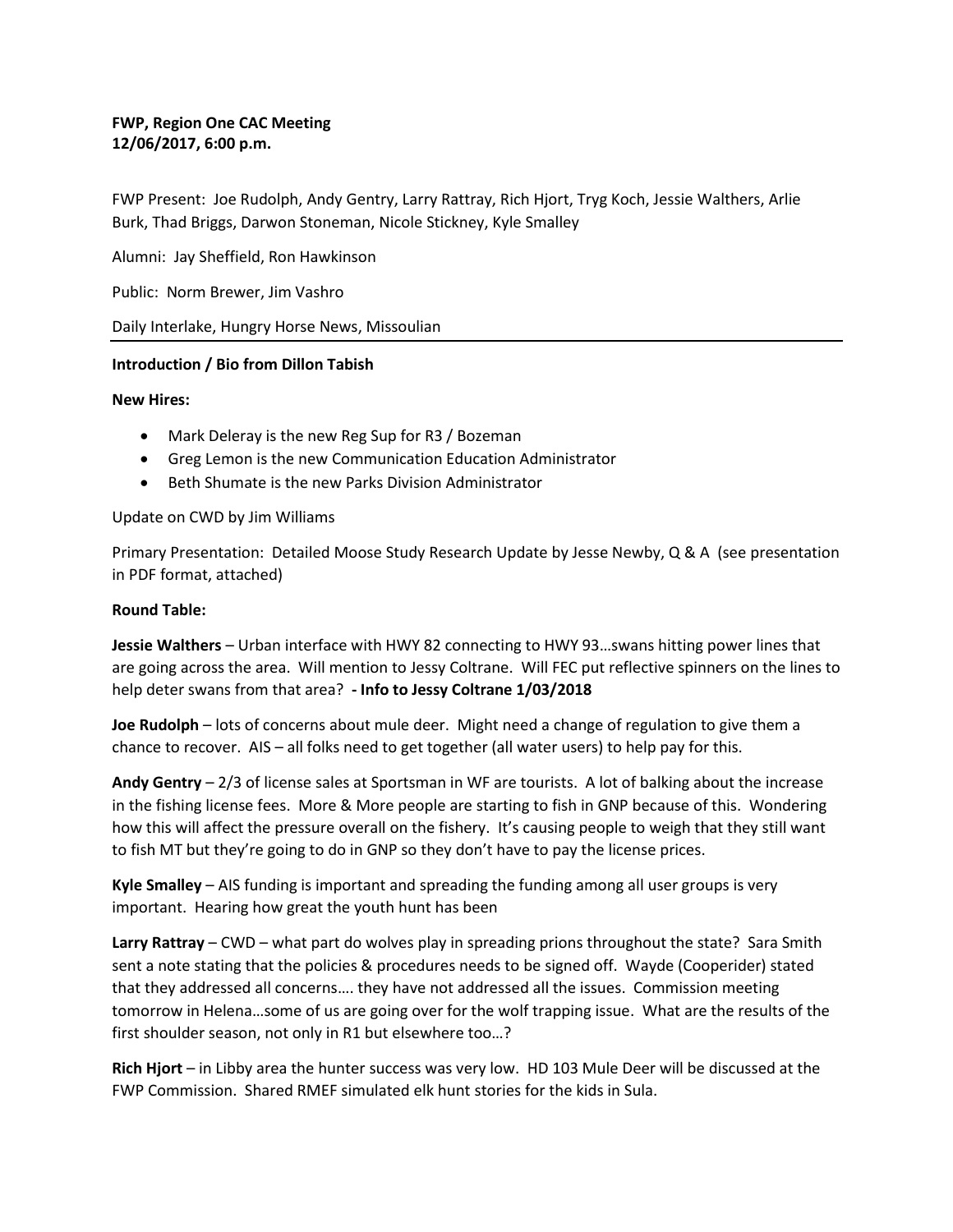**Tryg Koch** – Salmon fishery on Bitterroot lake used to be great, why is that? The elk population in HD 170 is going to be out of control in just a few years, 110 elk in his field off Blackmer. The WT deer population is excellent in HD170…is it time that an increased harvest be talked about? The limit on Canada Geese hasn't gone up…. there's A LOT of geese out there…I know this is a Federal issue. At Grain Growers meeting …. the Grizzly bear population on the FRONT is out of control. New Hunter Safety Program that will teach how to respect landowners, there's already a ranch that is signed up to do this…the thought is to maintain hunter/sportsman comradery. This will be a pilot program for next year, once a person passes this training session, you'll be able to access these private ranches to access these animals that are finding sanctuary there. Screw up once…you'll never be able to access these ranches again.

**Arlie Burk** – Mule Deer study …. Arlie knows ranchers in some of those areas and may be able to help get researchers on the ranches.

**Thad Briggs** – Deer population around Olney is not doing so well. Would like to see R1 go to super tag for extra black bear tag.

**Darwon** – USFS is ready to do a new river management plan. The worst place is at Blankenship…if the USFS just did a little bit of road work thee would be a lot more access. I'm always going to be a advocate of single hooks. TU is always going to keep pushing for elimination of lake trout especially in Swan lake. (Leo should likely come in a give an update on the monitoring of Swan Lake)

**Nicole Stickney** – Confirms the DNRC plan with the Wild & Scenic management plan. The public is still a little confused regarding the change in ownership for Weyerhaeuser / TPL etc. It's still amazing to see the education needed for the general recreation use license (DNRC). There's a general disconnect that is disheartening that even the people selling these don't know what they are.

**DJ Rankosky** / Absent but emailed comments for Round Table –

A lot of concern about mule deer. 50 bucks in all of region 1? Poaching in east valley.

Where are the racked bucks??? When did the rut hit?

Quality of hunts that are special draws. Breaks bull tags. Too many cow hunters chasing game all over with side by sides.

What effect are bowhunters having? Equipment shooting 100 yds. now. Many more bow hunters are having effects never seen before.

And grizzlies. Omg. This is my comment. Ridiculous amounts of them in the east valley. I know there is nothing that can be done. But it is getting asinine. I am shocked there was only one shooting there on peters.

And of course. My windmill again. Complete and total lack of elk in 132! The early snow brought a few of the remaining elk left in the south fork over and down into the valley only to be shot to hell on private land. Move the line north to the Lake Blaine road and trail creek. Stop killing cows south of there. Poaching. Shooting these south fork elk like this makes no sense to me given that the south fork is in shambles population wise as well as recruitment wise. 140 and 132 should be the same HD or managed more closely the same. What are all these bears doing to fawns and calves. The Muleys are all down on the east face in the spring dropping fawns.

Publish the game check numbers and total game check and phone survey numbers so we can see the big picture. Maybe have this info available before the season setting public comment meetings. Just relating this season to last season in the news articles seems like spin.